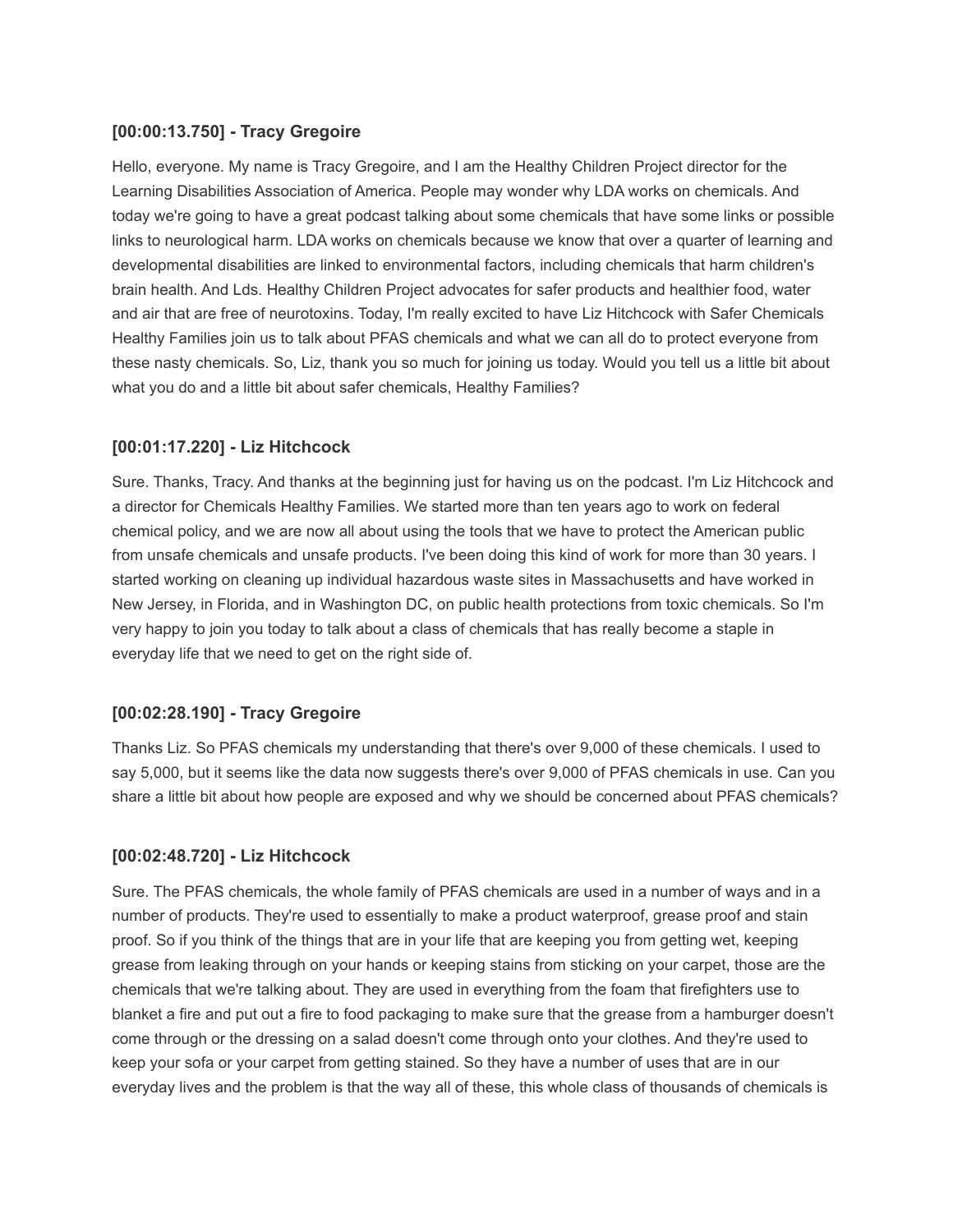built, they're built to last, which is a big selling point for them. If you are wanting to use them to waterproof your raincoat or grease proof your food packaging, the desirable outcome is that they last.

### **[00:04:33.210] - Liz Hitchcock**

The undesirable thing about them is that they last and they last and persist in the environment. And so they don't break down when they go through the water treatment facility and go into drinking water or used as sludge to treat a field. So we're stuck with them. They persist in the environment and they have a number of health effects that when they come into our bodies through our drinking water, through the water we take a shower with, through the products that we handle, they stick around. We just did a report where we tested the breast milk of 50 mothers in the Seattle area and every single one of them had PFAS in their breast milk. There have been other tests where we test the blood of Americans. And most of us, more than 95% of us have PFAS found in our blood. So we all have been exposed. We are exposed in our everyday lives. And so the question is how do we clean up the mess that's been made and the contamination of our water and how do we keep from making the mess worse? How do we stop using these dangerous chemicals and how do we protect ourselves for the future?

# **[00:06:10.640] - Liz Hitchcock**

And I always think of the I don't know whose rule of holes it was, but if you find yourself in a hole, the first thing you want to do is stop digging. And this is the stop digging strategy. Let's stop using these persistent forever chemicals in our everyday lives. And the science has been following because we are developing alternatives that have the same desirable properties. Keep the grease off our hands from a hamburger, keep the water from soaking through our raincoats, keep the stains off our carpets, put out the fires without using these PFAS chemicals. So if we say no to them, the very same companies will find a way to make their products without these chemicals.

# **[00:07:05.930] - Tracy Gregoire**

Absolutely. I say if we can send people to the moon, we can figure out proven, safe alternatives to some of these really nasty chemicals. Right? It just has to be a priority. You talked a little bit about how PFAS is in nearly every American. So I just want to explain a little bit about why LDA is working on PFAS chemicals. The CDC States that some studies and people have shown that certain PFAS chemicals may affect learning and behavior of infants and older children. These include potential effects on children's cognitive and neurobehavioral development. PFAS chemicals have also been linked to immune dysfunction, which is obviously a concern during COVID. PFAS chemicals have been linked to endocrine disruption, obesity, diabetes, even certain types of cancer. So not only are they persistent biochemicals and nicotine forever chemicals. Right. There are real health effects to people. For those folks who have seen Dark Waters, you know a little bit about PFAS chemicals and how a West Virginia town was contaminated and all the health effects of the people there. But we also know that PFAS is showing up in our drinking water, in our soil, in our milk, even in the air that we breathe.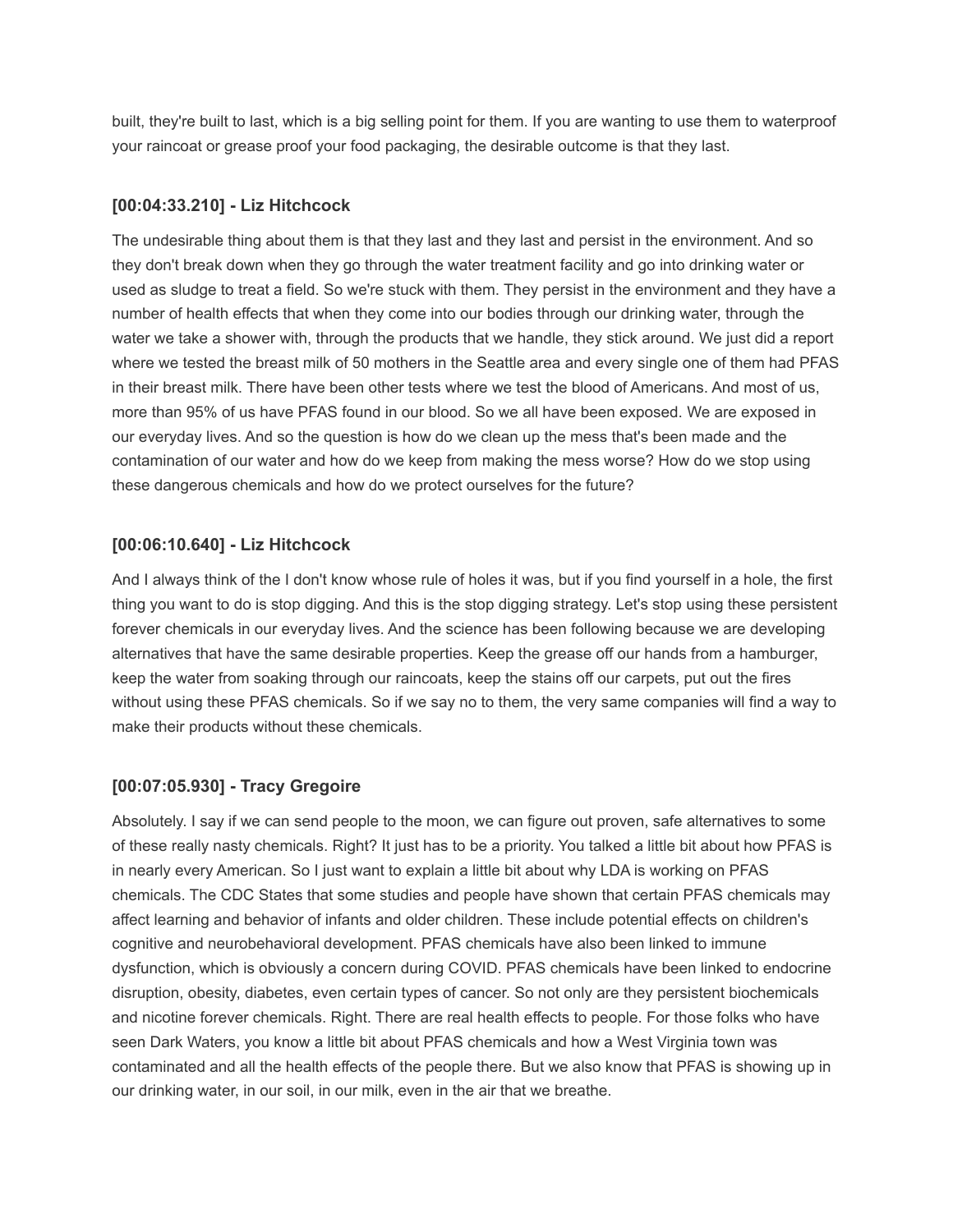#### **[00:08:33.140] - Tracy Gregoire**

So there's exposure across the United States in every state. So this is one of the reasons why Safer Chemicals Healthy Families and LDA and other partners are working on PFAS. I know all of this can be a little bit overwhelming. So, Liz, let's talk a little bit about what we can do and what are some of the wins we've recently had on PFAS chemicals and what are some opportunities coming up to work on getting rid of these chemicals?

#### **[00:09:04.250] - Liz Hitchcock**

Sure. Thanks, Tracy. One of the things that we have been and consumers have been very successful at doing is saying no to PFAS in the products that they purchase. One of the great success stories that we've had is on PFAS in food packaging. And to say it once again, PFAS is used to make the packaging that we buy a salad in, that we buy a burger in, that we cook food in, grease resistant and easy to clean. In the case for those who remember Teflon pans, which was one of the biggest uses of PFAS that people remember. But we did testing where we discovered that there was PFAS being used in the packaging that you would get a to-go order from. And as we've all worked from home and spent more time at home, we've had more takeout food in the last couple of years. So that was a very important thing to recognize is that the takeout containers either from a sit down restaurant or from your supermarket hot bar or from a fast food or fast casual restaurant, all had been treated with PFAS chemicals. And what consumers have very successfully done is called on the companies.

#### **[00:10:42.350] - Liz Hitchcock**

And our Mind Store Campaign calls on the biggest companies to say no to PFAS and to use the safer alternatives. So we have been successful in getting everybody from Whole Foods to McDonald's to make a commitment to no longer use PFAS chemicals. So they're phasing out the use of these PFAS chemicals. You can't do that work just restaurant by restaurant, retailer by retailer. And so states like the state of Maine, where Tracy is, and other states, including, and I'm reading, I apologize, Connecticut, Maine, Minnesota, New York, Vermont and Washington have all passed bans on PFAS in food packaging. And that's tremendous. Those are tremendous victories that consumers worked very hard to convince the retailers to enact. And groups and citizens worked very hard in those states to convince their legislators to act on. But again, we're not done yet. And so there will be a bill reintroduced in this Congress to make it a federal law that we are not going to use PFAS in food containers any longer. In 2019, Representative Dingle introduced to Keep Food Containers Safe from PFAS Act. She is expected to reintroduce that bill very shortly. And we will, of course, support and use the work that we've done so successfully in the states and at the retailers to convince legislators that this is an idea whose time has come that we should not be exposed to what I call a side of PFAS with our salad, with our soup, with our hamburger, and that the alternatives are there.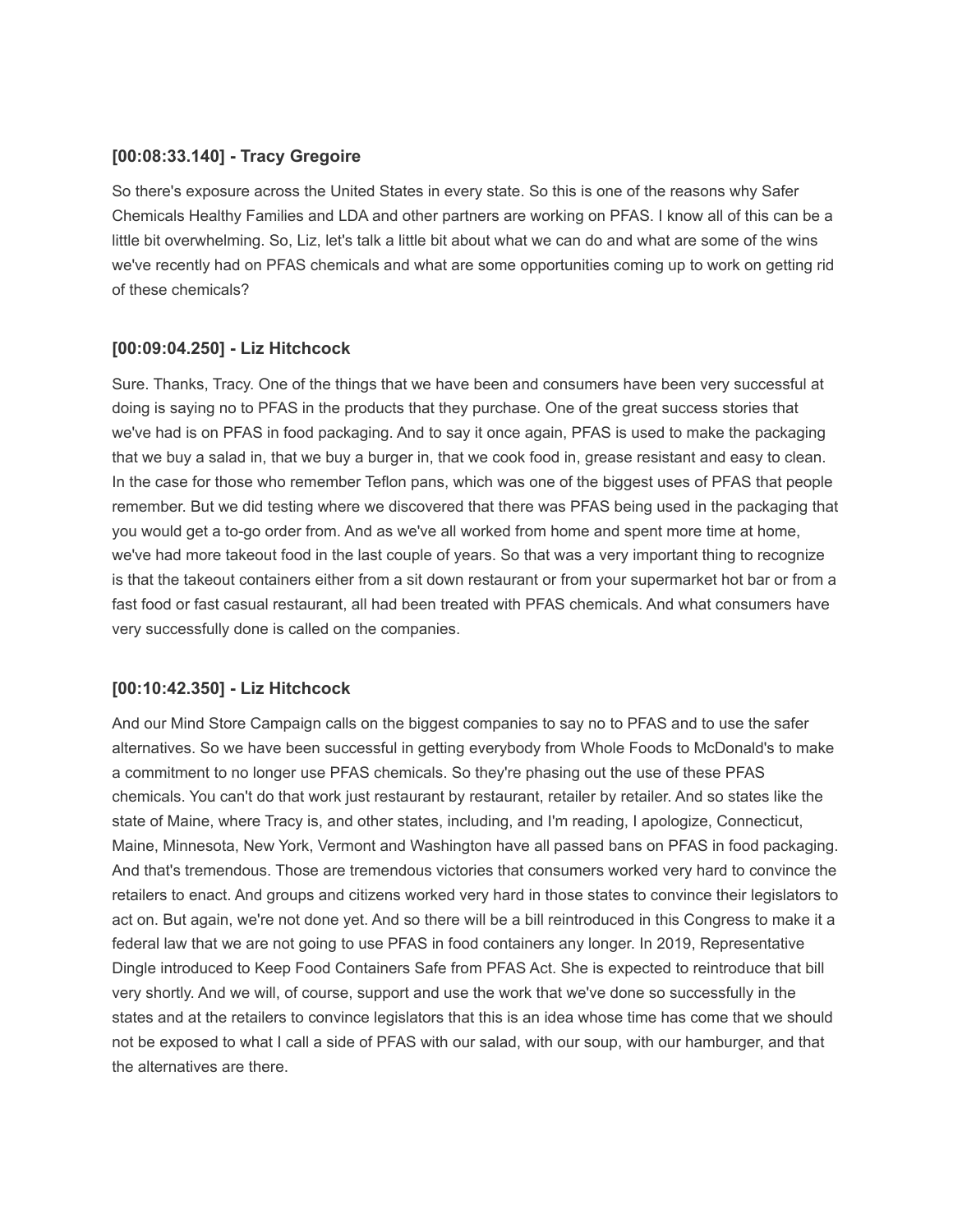# **[00:12:48.890] - Liz Hitchcock**

You can actually make a bowl or a packaging wrapper without the use of PFAS chemicals. We actually maintain a set of fact sheets that we share with retailers as we're talking to them about getting out of using PFAS. And we share with restaurants that are interested in no longer using PFAS. We keep a list of the alternatives that are packaging that do not contain PFAS. I think there are some good opportunities on the consumer side to get PFAS out of food packaging. It's one of the biggest uses. So we have that. There are also bills that affect other consumer products, including PFAS and cosmetics. One of the most horrifying things I learned was that waterproof mascara many times contains PFAS chemicals. It doesn't have to, we can move out of those uses. And so that's a piece. We'll also see some federal legislation that continues the battle to end the military's use of PFAS chemicals. We were successful a couple of years ago in convincing Congress in the annual military spending bill to put the military on a timetable for phasing out its use of PFAS chemicals in firefighting foam. We will continue with stopping the military from purchasing products containing PFAS that are used by military personnel.

# **[00:14:44.090] - Liz Hitchcock**

Part of the reason that we focus on the military is that they are one of the biggest users of PFAS, and those are all our tax dollars being spent for this. And there are alternatives to the products that they're using. And if the alternatives don't exist now, if we say don't use them, don't use PFAS products, the industry will make alternatives, right.

# **[00:15:09.990] - Tracy Gregoire**

If we set a deadline and say you haven't up until next year, a couple of years from now, you need to figure this out. They will. Whether it's workers in the plant working with the chemicals or workers who are making the products or military personnel who are using military foam. Right? There is worker exposure as well. So we're not only protecting the consumer, but we're also protecting workers who are more impacted in the communities right where these chemicals end up, who are even more impacted by these chemicals.

### **[00:15:48.170] - Liz Hitchcock**

That's a really important point because the cycle of destruction from PFAS chemicals starts at the production of the chemical itself. Then it moves on to the application of the chemical to the product that it's used on, whether it's your raincoat or the bowl that your salad comes in to disposal, because obviously, fast food packaging is intended to only be on the product for a certain amount of time. Then it goes into the trash. The trash goes into the landfill. The landfill then leaks into the groundwater. We drink using those water sources or bathe using those water sources. We also eat crops that are grown on the soil that is fed by that water. And we are all exposed through the cycle of that the workers in the plant, the members of the community nearby, the people who eat the products that are packaged, the people who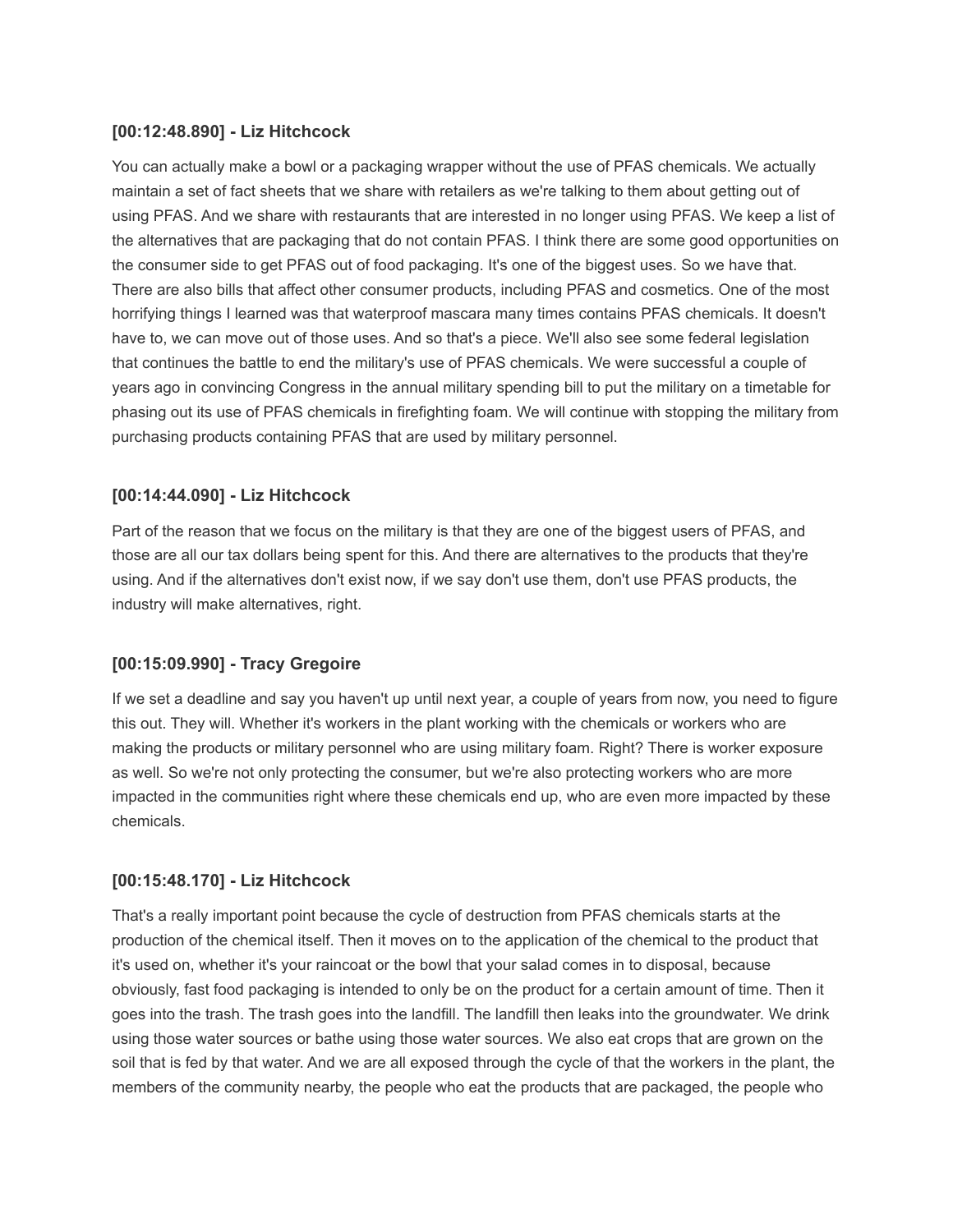are exposed from the groundwater that the landfill is leaking into, we're all exposed. And again, we say forever chemicals because these chemicals do not break down easily. So they are traveling through the environment and persisting in our bodies.

### **[00:17:26.870] - Tracy Gregoire**

Absolutely. So the whole life cycle of the product as well is really important to look at and who's being exposed throughout that process. You talked a little bit about Mind the Store. I know LDA is proud to be a partner in the Mind the Store Campaign. And some of our folks may have seen our Facebook posts about contacting McDonald's or Burger King. I know LDA sent letters to those two major companies and talked about the health impacts of PFAs chemicals and worked with Mind the Store. So I just wanted to share with people. It's really exciting and it really does help when you nicely tell places where you buy fast food or retailers that you're concerned about PFAS chemicals and you want them to replace these harmful chemicals with safer alternatives. It really does make a difference. And I think, Liz, what Mind the Store has seen too, right, when people speak out, companies make it a priority to find a safer alternative that's healthier for everybody.

# **[00:18:38.030] - Liz Hitchcock**

The Mind the Store campaign has focused on some of the biggest of the fast food fast casual supermarkets in the country. And we kind of start from the idea that retailers don't want to sell you a product that can hurt you. And we are dependent on folks like LDA and other organizations and individuals to talk to the companies and to say to them, look, we don't want a product that is going to hurt our communities, hurt our families. And in the case of food packaging, we released a report about fast food and fast casual companies that were using PFAS in their packaging. All but one of the companies that we profiled in our report has agreed to stop using PFAS in their packaging. The remaining one, Burger King, at their shareholder meeting this summer, actually said that they were experimenting with packaging that did not contain PFAS. So even they are moving out of it. We still would like everyone within the sound of my voice to contact Burger King and let them know that as consumers, you don't want to see that kind of chemical in the packaging that they use. And as Tracy said, companies respond to that because they're hearing from the person on the other side of the cash register about their choices and their concerns about their products.

### **[00:20:29.380] - Liz Hitchcock**

And again, companies respond, it's really interesting.

### **[00:20:34.360] - Tracy Gregoire**

I think you've been in many meetings with corporations. I've been in some phone and interested meetings with corporations. And they always say, well, we need to hear from customers what they want. And as a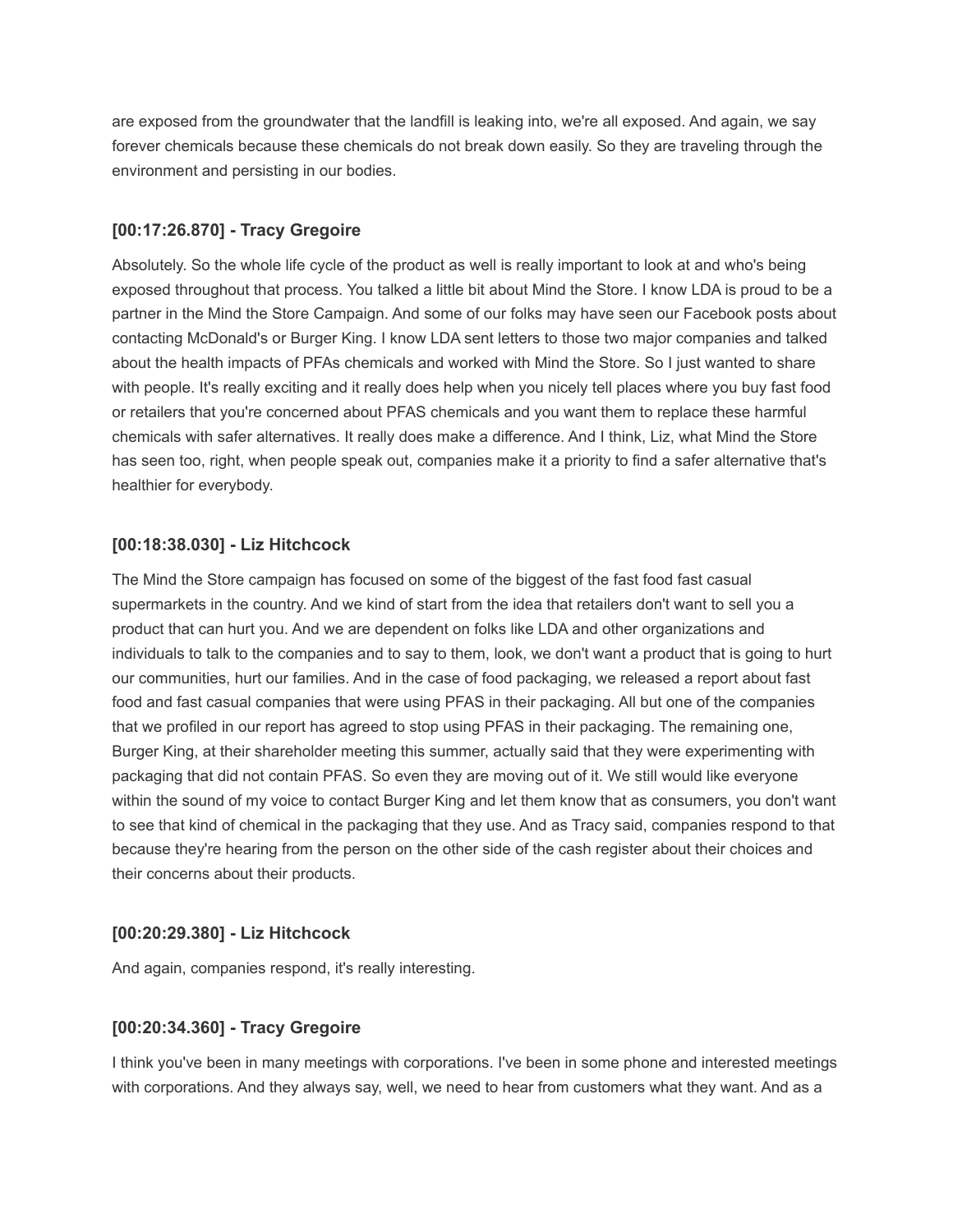mom with a special needs child, I say we shouldn't have to ask for safer products, but they really do need to hear from us that this is something their customers want and are asking them to do. As we've seen, it does often make a difference because these big corporations, they don't make a lot of the products, but they have such a big market share that they can tell their suppliers to get these chemicals out or they won't buy them. So that's kind of why we're targeting retailers and fast food restaurants, big ones, because it has this nice trickle effect so that if Home Depot and Lowe's are getting valid out of vinyl flooring, which happened several years ago, or McDonald's and Taco Bell and other companies are getting right, PFAS out of food packaging, right? It makes it easier for the smaller companies. Right, to also access the safer alternatives as well. So I know we talked a little bit about solutions.

# **[00:21:53.150] - Tracy Gregoire**

I'd like to talk some about resources. I know LDA has our healthychildrenproject.org website and our Facebook and Twitter pages where we post a lot of information on chemicals, how to protect your family, and actions like contacting Burger King, for example. And Liz, I know you've got some wonderful resources as well.

# **[00:22:19.590] - Liz Hitchcock**

I mentioned the alternatives. We have fact sheets on the alternatives and a running list of alternatives to PFAS and food packaging that can be found at our website, Saferchemicals.org. We also have a report card that we release every year where we grade some of the nation's biggest retailers on their progress toward eliminating unsafe chemicals in their product lines. And you can find that at our website, Saferchemicals.org, at the Mind the Store website Mindthestore.org. And we have another site, that's retailerreportcard.org, all of which are typo traps. But you can find more information about alternatives. You can find information about how the retailers where you shop and purchase food are doing on chemicals in their product lines. And you can also find on all three of those websites actions that you can take toward a more toxic free world, whether it is calling on Burger King to commit to stop using PFAS in their food packaging or calling on a member of Congress to take action on a piece of legislation that will get PFAS out of food packaging nationally. You can find that at our website, Saferchemicals.org.

### **[00:24:07.530] - Tracy Gregoire**

Thanks, Liz. And I'd like to just end with some actions that people can take. And we talked a little bit about contacting companies. I know LDA and Safer Chemicals, right, we both send out action alerts and make it easy and simple and give all the information like the phone number and even a sample script of what you can say and some background so you can feel like you're informed, calling legislators and asking them to pass policies that will protect us from PFAS chemicals. It sounds like there will be a number of opportunities at the federal level as well coming up soon. I don't know if you have anything to add to some of those actions.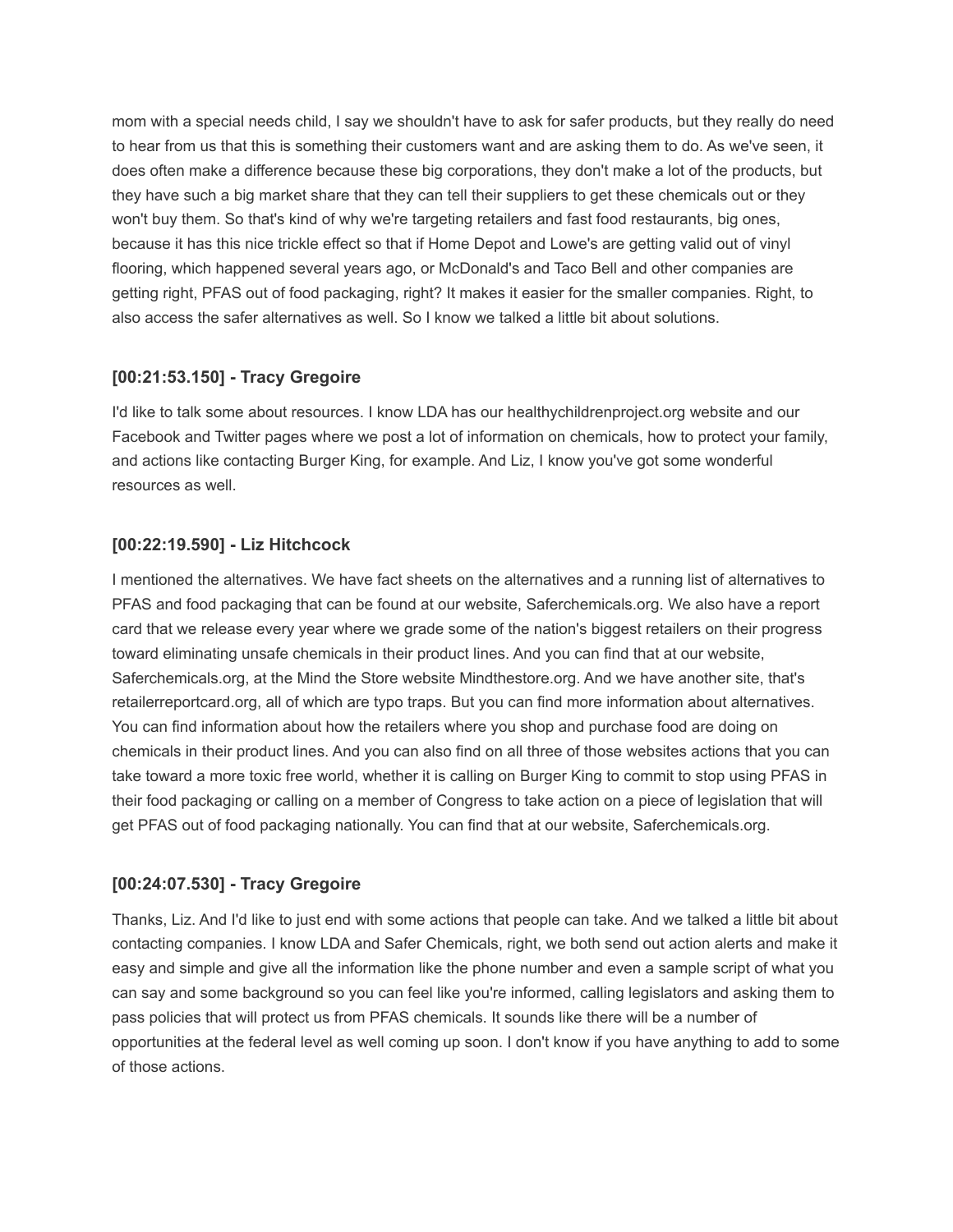## **[00:24:48.990] - Liz Hitchcock**

Again, those actions are all posted at our website, Safer Chemicals.org. And in the fall, we do anticipate a number of opportunities to take action on PFAS chemicals, whether it's in the annual military spending bill, in the infrastructure bill that is currently under consideration, or some of the individual bills that I mentioned, like the PFAS and food containers bill and the PFAS and cosmetics bill. These are all opportunities to let your member of Congress and your senators know that you want PFAS out of as many products and you don't want your family and your community exposed to these forever chemicals. And so you can find those actions at our website, Saferchemicals.org.

# **[00:25:45.270] - Tracy Gregoire**

Great. Thank you, Liz. LDA will be sharing those as well and trying to make it easy, Liz. And I will make it as easy as possible to plug into those actions as possible. And I'll just add, like LDA often ask people to share their personal stories because as a mom who has a child with autism, I can know all the stats and figures. But what policy makers and companies I think listen to most is why as a mom, I want safer products or cleaner air, because there's learning and developmental disabilities or neurological harm from air pollution, for example. So encouraging people to share their personal stories about why you want safer products and why you want your air and water and soil free of PFAS chemicals can be really powerful. And writing a letter to the editor or calling a policy maker or calling a company and sharing a little bit about that, you don't have to be an expert on the chemicals. You can just share why you want them to make that change.

### **[00:26:54.810] - Liz Hitchcock**

That is a terribly important point to make, that you don't have to be an expert, that you are the expert on your life and the way that you and your family are being exposed and the steps that you want Congress or retailers to take to protect you and your family and your community from toxic chemicals.

### **[00:27:23.190] - Tracy Gregoire**

Absolutely. Well, thank you, Liz, for joining us today and sharing the really important work you do. I always enjoy working with you and say for chemicals, healthy families. And we look forward to future projects with you.

### **[00:27:38.670] - Liz Hitchcock**

Thanks so much for having me. The Learning Disabilities Association is a very valuable partner in our campaigns and I really appreciate the opportunity to talk with you.

### **[00:27:59.230] - Lauren**